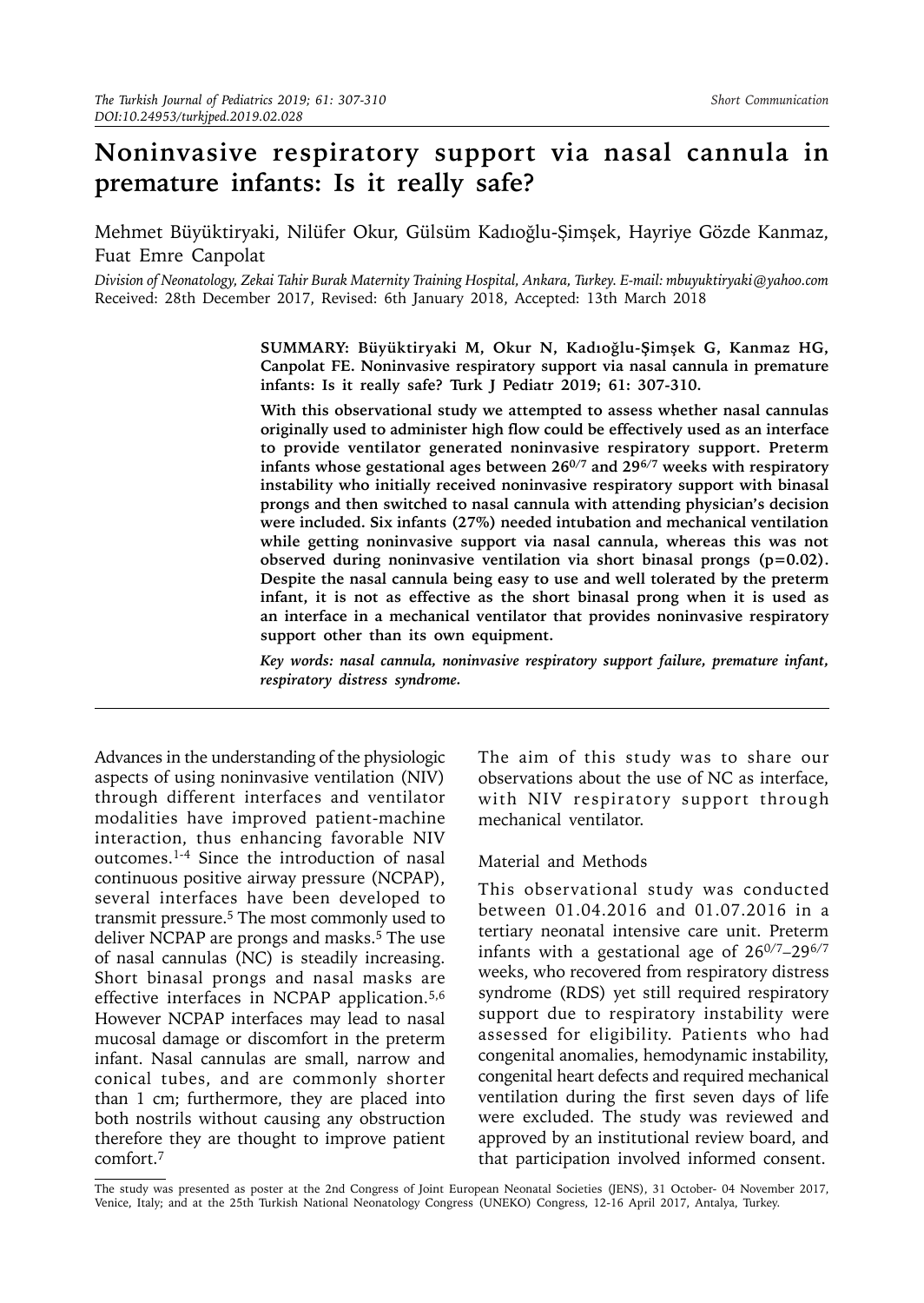| Parameters                |                         | Nasal cannulas<br>$(N=22)$ | Binasal prong<br>$(N=22)$ | p     |
|---------------------------|-------------------------|----------------------------|---------------------------|-------|
| First day                 | pH                      | $7.26 \pm 0.05$            | $7.29 \pm 0.08$           | 0.157 |
|                           | $pCO2$ (mmHg)           | $58 + 9.91$                | $49 + 9.89$               | 0.001 |
|                           | FiO <sub>2</sub> $(\%)$ | $32 \pm 6.17$              | $28 + 5.60$               | 0.002 |
| Second day                | pH                      | $7.28 \pm 0.05$            | $7.31 \pm 0.05$           | 0.108 |
|                           | $pCO2$ (mmHg)           | $60 + 9.47$                | $50 \pm 7.43$             | 0.002 |
|                           | FiO <sub>2</sub> (%)    | $32 \pm 8.10$              | $28 + 5.72$               | 0.000 |
| Third day                 | pH                      | $7.26 \pm 0.05$            | $7.30 \pm 0.05$           | 0.050 |
|                           | $pCO2$ (mmHg)           | $63 \pm 10.60$             | $50 \pm 8.59$             | 0.002 |
|                           | FiO <sub>2</sub> (%)    | $35 \pm 7.60$              | $27 + 5.86$               | 0.014 |
| NCPAP failure, $n$ $(\%)$ |                         | 6(27.3)                    | 0(0)                      | 0.021 |

**Table I.** Comparison of Blood Gas and Nasal Continuous Positive Airway Pressure Failure.

Results are presented as mean±standard deviation or as n (%).

FiO<sub>2</sub>: fraction of inspired oxygen, NCPAP: nasal continuous positive airway pressure, pCO<sub>2</sub>: partial carbon dioxide pressure

Short, binasal prongs (INCA; Ackrad Labs/ Cooper Surgical, Trumbull, Connecticut, USA) and NC (Fisher & Paykel HealthCare, Auckland, New Zealand) were used as interfaces. The appropriate size of the cannula and the prongs was chosen by taking into consideration the manufacturers' suggestions. All infants received respiratory support via short binasal prong in the first three days of life. Switching to NC from binasal prongs was performed when there was discomfort during respiratory support, nasal mucosal hyperemia, trauma, with the attending physicians' discretion. The NC interface adapted to the circuit edge of the mechanical ventilator and NCPAP mode was used in all patients. Blood gas analysis, hourly positive end-expiratory pressure (PEEP) and fraction of inspired oxygen (FiO<sub>2</sub>) levels and mechanical ventilation (MV) requirement were recorded 72 hours before and after switching the interfaces.

Failure of non-invasive nasal respiratory support was defined as persistent apnea, respiratory acidosis (pH <7.2 and  $pCO<sub>2</sub> >60$  mmHg), FiO<sub>2</sub> requirement >50%, PEEP requirement exceeding 8 cmH<sub>2</sub>O to have target SpO<sub>2</sub> levels, severe respiratory distress and pulmonary hemorrhage under NIV.

## Statistical analysis

Statistical analyses were performed with SPSS 21 for Windows (IBM SPSS Statistics, Chicago,

IL, USA). Chi-square or Fisher's exact test was used for comparison of categorical variables as appropriate. Differences between the groups concerning continuous variables were compared by Student's t test and Wilcoxon test where appropriate. A p value of  $< 0.05$  was considered statistically significant.

## Results

A total of 59 preterm infants were admitted during the study period. Six (10.1%) of them died in the first three days of life, 10 (16.9%) could not be extubated and in 21 (35.5%) patients' interfaces did not switch. Finally, a total of 22 (37.2%) infants were included to the study and analyzed. The mean gestational age was  $28\pm2$  weeks, and the mean birth weight was  $1,086\pm311$  g. The 5<sup>th</sup> minute Apgar score was 7 (4-9). 14 (63%) preterm infants required surfactant.

Failure of NIV was observed in 6 infants (27.3%) during the use of the NC interface, whereas it was not observed during the short binasal prong use (p=0.021). Reasons for failure of NIV were respiratory acidosis (pH  $\langle 7.20 \rangle$  and hypercarbia (PCO<sub>2</sub>  $> 65$  mmHg) in three infants, apnea (the need for mask ventilation  $\geq 2$  times/h) in two infants and hypoxia (FiO<sub>2</sub> requirement  $\geq$ 0.50) in one infant. In infants who failed NIV, half of them  $(N=3)$  had grade I-II intraventricular hemorrhage. Partial carbon dioxide ( $pCO<sub>2</sub>$ )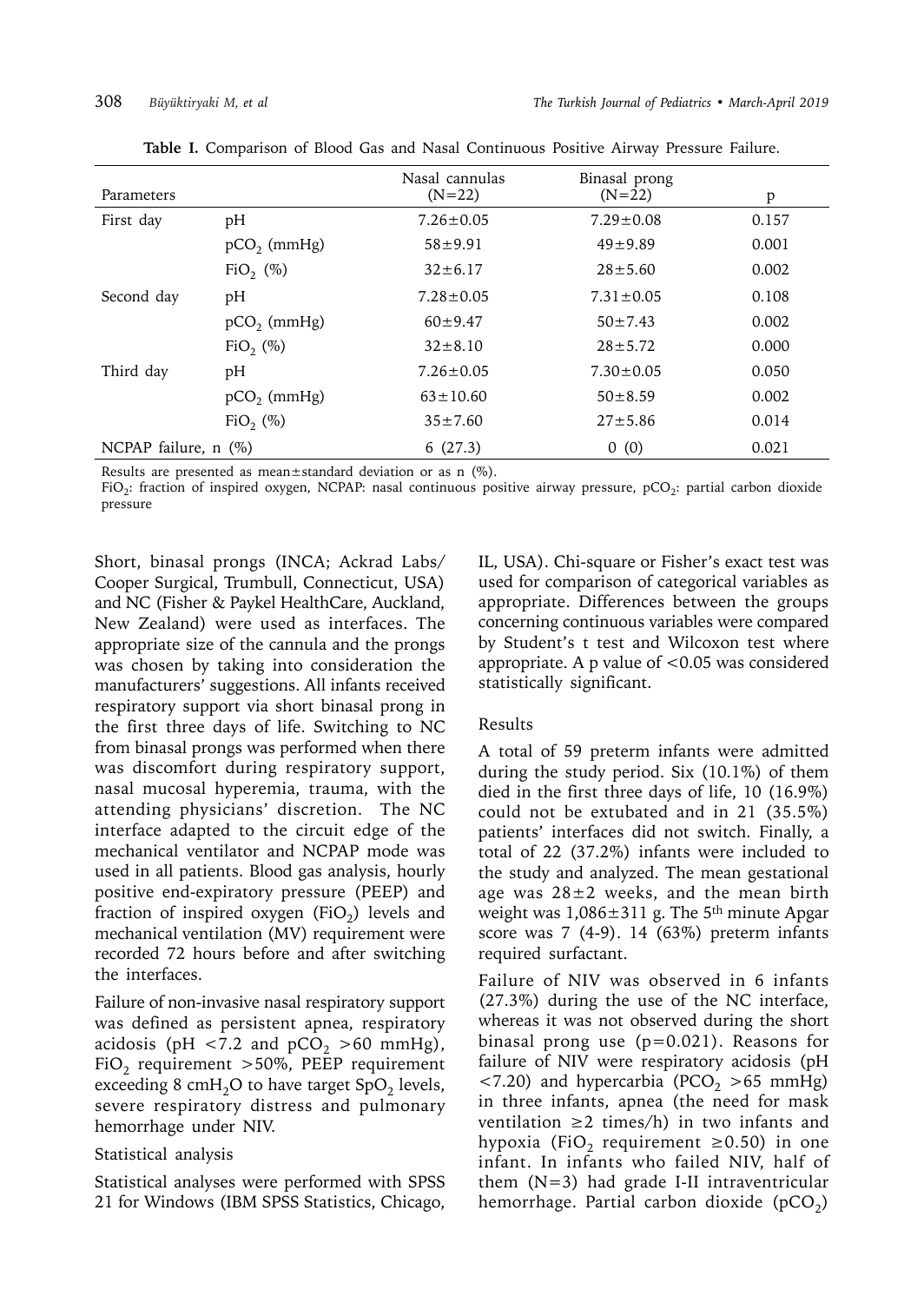levels and the need for fractionated oxygen were significantly higher in NC period when compared with prong period (Table I). The blood pH was found to be slightly lower in the first two days of NC period and this difference became more profound and almost reached statistical significance on the third day (Table I). PEEP levels required were similar in both periods (PEEP<sub>prong</sub>,  $5.9 \pm 0.5$  cmH<sub>2</sub>O and PEEP<sub>cannula</sub>  $6.2 \pm 0.5$  cmH<sub>2</sub>O; p=0.14). Alteration of PEEP for two study periods was presented in Figure 1.

### Discussion

In this observational study, the  $pCO<sub>2</sub>$  levels and the need for  $FiO<sub>2</sub>$  were found to be higher in preterm infants under non-invasive respiratory support with NCPAP mode of the mechanical ventilator when NC was used as interface; furthermore, a substantial NIV failure was observed.

There is growing knowledge that Heated Humidified High-Flow Nasal Cannula (HHHFNC) has a similar efficacy and safety profile, compared to other non-invasive respiratory support strategies.<sup>7,8</sup> It has been thought that NC interface has superiorities to the short binasal prongs such as the nostrils are not completely obstructed, there is less nasal trauma, it is easier to use, it does not cause agitation, and it is well tolerated by the newborn.7,9,10 Regarding these properties, the nasal cannulas has been adapted to the instruments providing NIV support and used as interfaces in our unit by some clinicians. However there is debate about the support delivered to the patient because NCPAP involves an inspiratory and expiratory limbs providing bias flow via short binasal prongs. High flow therapy has no bias flow, there is no expiratory limb in the circuit<sup>7</sup>. Simply applying HHHFNC interface to ventilator driven CPAP delivers neither NCPAP nor high flow therapy. High  $pCO<sub>2</sub>$  levels observed in the NC period in this study could be attributed to this insufficient respiratory support.

It is a known fact that HHHFNC gas flow forms positive distending pressure over 2 L/ min. Since the pressure formed is related to many factors such as the size of the nasal cannula, the gas flow rate within the cannula, the airway size of the preterm infant and nasal



**Fig. 1.** PEEP alterations by time (PEEP: positive end expiratory pressure) PEEP<sub>prong</sub>,  $5.9 \pm 0.5$  cmH<sub>2</sub>O and PEEP<sub>cannula</sub>  $6.2 \pm 0.5$  cmH<sub>2</sub>O; p=0.14.

and/or oral air leaks, it is difficult to predict the pressure that would develop.7,8 While we cannot precisely determine the pressure formed during HFNC support there could be further pressure loss by adapting the NC interface to the mechanical ventilator respiration circuit and the level of the pressure adjusted on the mechanical ventilator may not be able to be successfully transmitted to the preterm infant.<sup>11</sup>

Additionally, the HFNC interface has a longer circuit compared to the short binasal prongs and this may also lead to pressure loss. We thought that the reason for higher PaCO<sub>2</sub> levels and the higher need for  $FiO<sub>2</sub>$  and NIV failure in preterm infants under NIV support via the NC interface may be the inadequate transmission of the pressure. Possibly we could have overcome the pressure loss by adjusting PEEP level 1-2 cm  $H_2O$  higher than required during CPAP with prongs after changing the interface to cannulas in some way. PEEP levels did not differ in two periods in our study. As a result, non-invasive respiratory support interfaces are produced specific to their own instruments and may be insufficient in providing respiratory support effectively when they are used in devices other than their own.

The small sample size and the observational design were the main limitations of our study.

Although the nasal cannulas are well tolerated by the newborn as an interface, it seems that it is not as effective as short binasal prongs to deliver non-invasive respiratory support driven by mechanical ventilator with a bias flow. However these findings should be supported by larger randomized controlled trials.